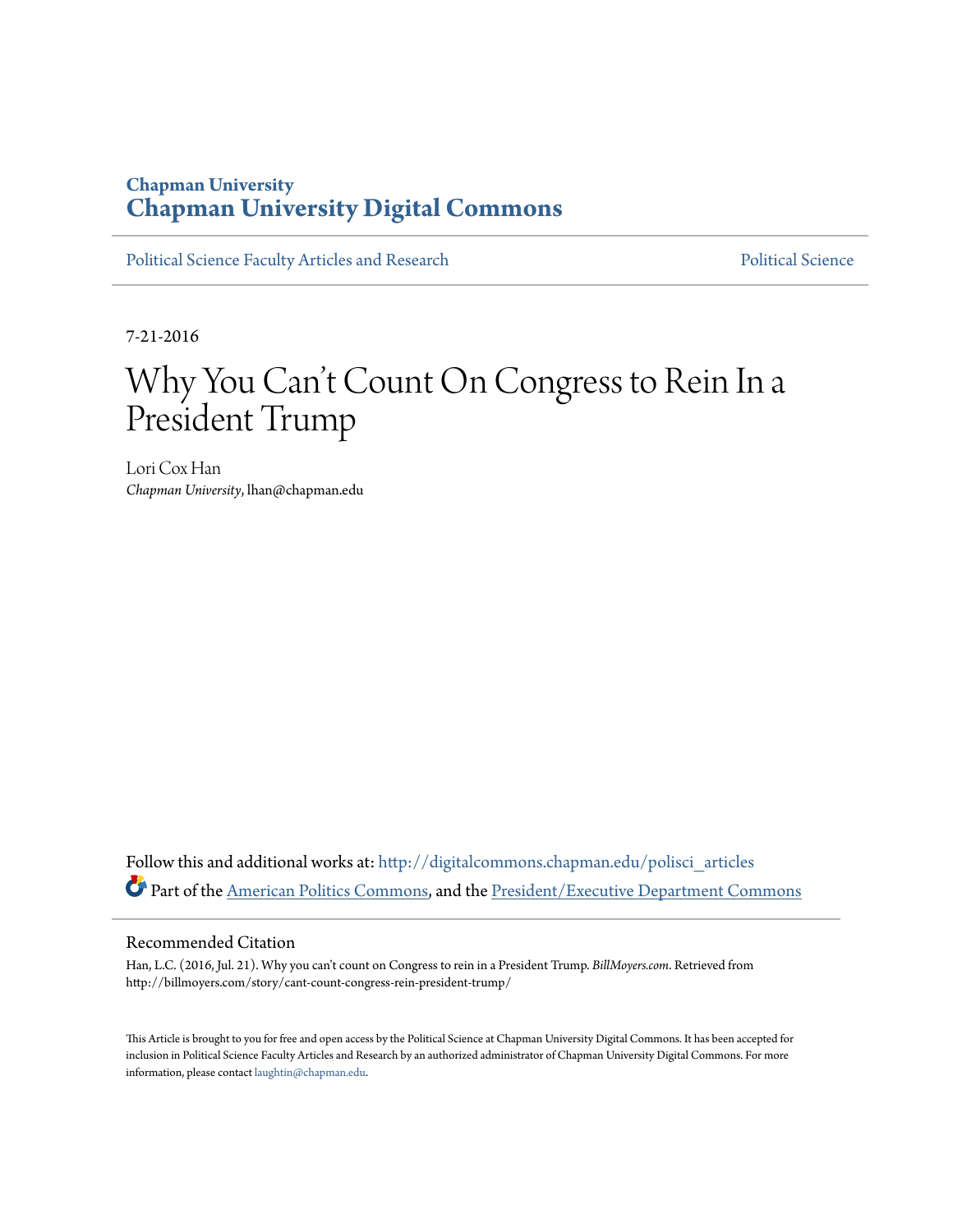### Why You Can't Count On Congress to Rein In a President Trump

#### **Comments**

This article was originally published on [BillMoyers.com](http://billmoyers.com/story/cant-count-congress-rein-president-trump/) on July 21, 2016.

## **Creative Commons License**<br>  $\textcircled{e}$  0 0

This work is licensed under a [Creative Commons Attribution-No Derivative Works 4.0 License.](http://creativecommons.org/licenses/by-nd/4.0/)

**Copyright** BillMoyers.com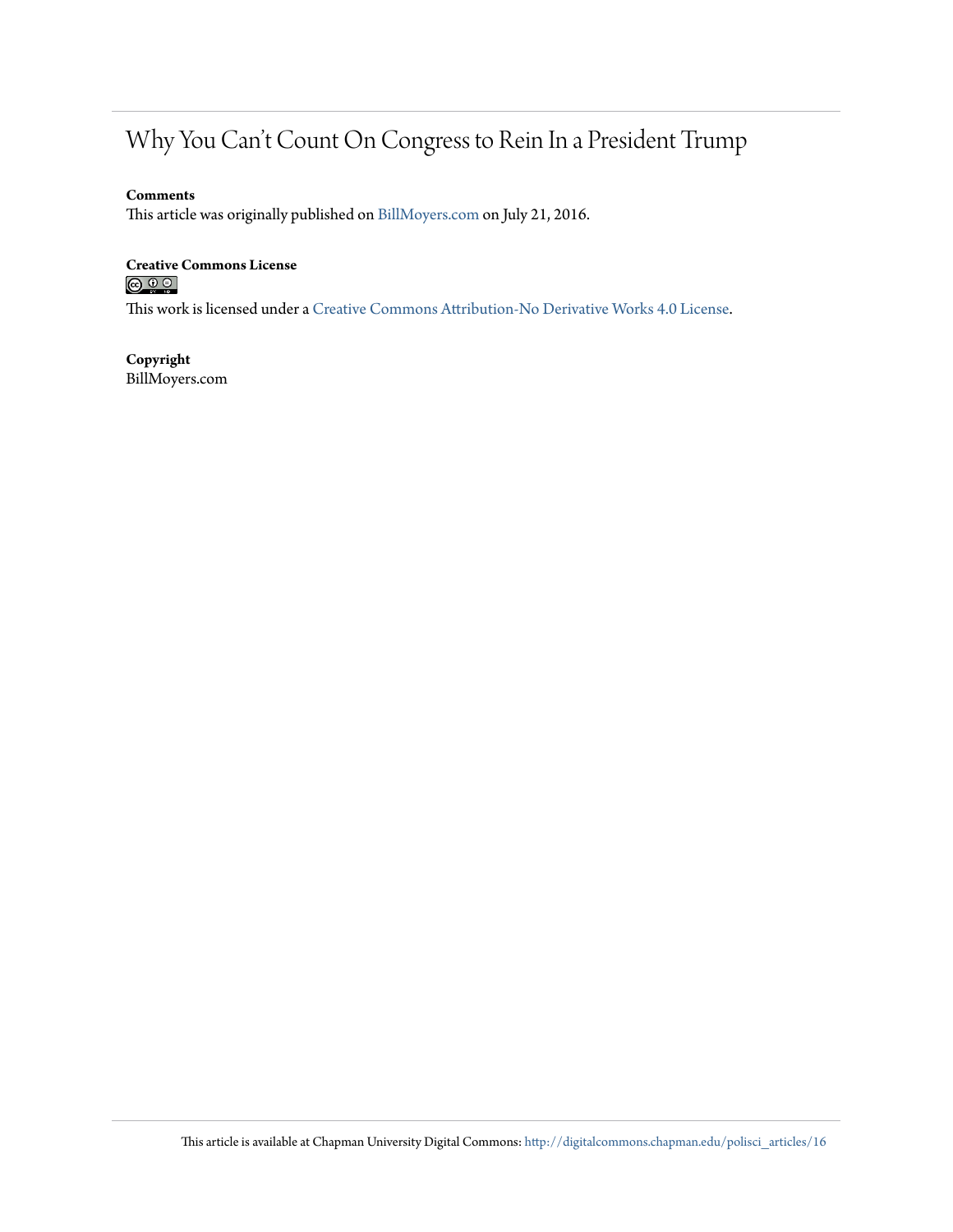# **Why You Can't Count On Congress to Rein In a President Trump**

"There is nothing to stop a president from initiating action, even if unconstitutional," one scholar observes.

### **By [Lori Cox Han](http://billmoyers.com/author/loricoxhan/)** | July 21, 2016

Donald Trump has made many promises on the campaign trail about things he will fix (a broken immigration system), change (the way trade deals are negotiated), and build (a wall on the southern border) if elected president. Those who do not support Trump, regardless of political party, comfort themselves with the constitutional reminder that our government includes three co-equal branches designed to protect against the accumulation of too much power in too few hands. Those checks and balances aside, could President Trump accomplish any of his stated objectives through unilateral actions?

Scholars of the presidency and political pundits alike have noted the expanding presidential powers during the George W. Bush and Barack Obama administrations. Each relied on executive

action (executive orders, agreements, proclamations and signing statements) to implement and at times to bypass Congress on policies both foreign and domestic (particularly regarding war powers in the fight against terrorism since 9/11). This trend is not new, as the expansion of presidential power has often occurred during times of political crisis. Revered presidents such

"The executive Power shall be vested in a President of the United States of America."

*— US Constitution, Article II, Section 1*

as Thomas Jefferson, Abraham Lincoln and Franklin D. Roosevelt all relied on broad interpretations of their constitutional powers to shape government policies, guided by the theory that the "silences of the Constitution" did not deter bold presidential action. Both the Vesting and Take Care clauses found within Article II of the Constitution provide broad guidelines for inherent and implied powers, but do little to specifically define how and when "executive power" should be exercised.

Having spent his entire career in the corporate world, it is not hard to imagine that Trump's leadership style as president would be similar to that of a CEO — a take-charge, top-down, uncompromising approach to getting the job done. Presidents do have discretion over the implementation of policies within the executive branch, and Trump has already promised to rely on executive orders to take action on immigration, energy and environmental regulations, trade issues, tax policies and numerous foreign policy matters. He has also promised to undo many of Obama's executive orders, which is not that uncommon when a new president from the opposite party takes over.